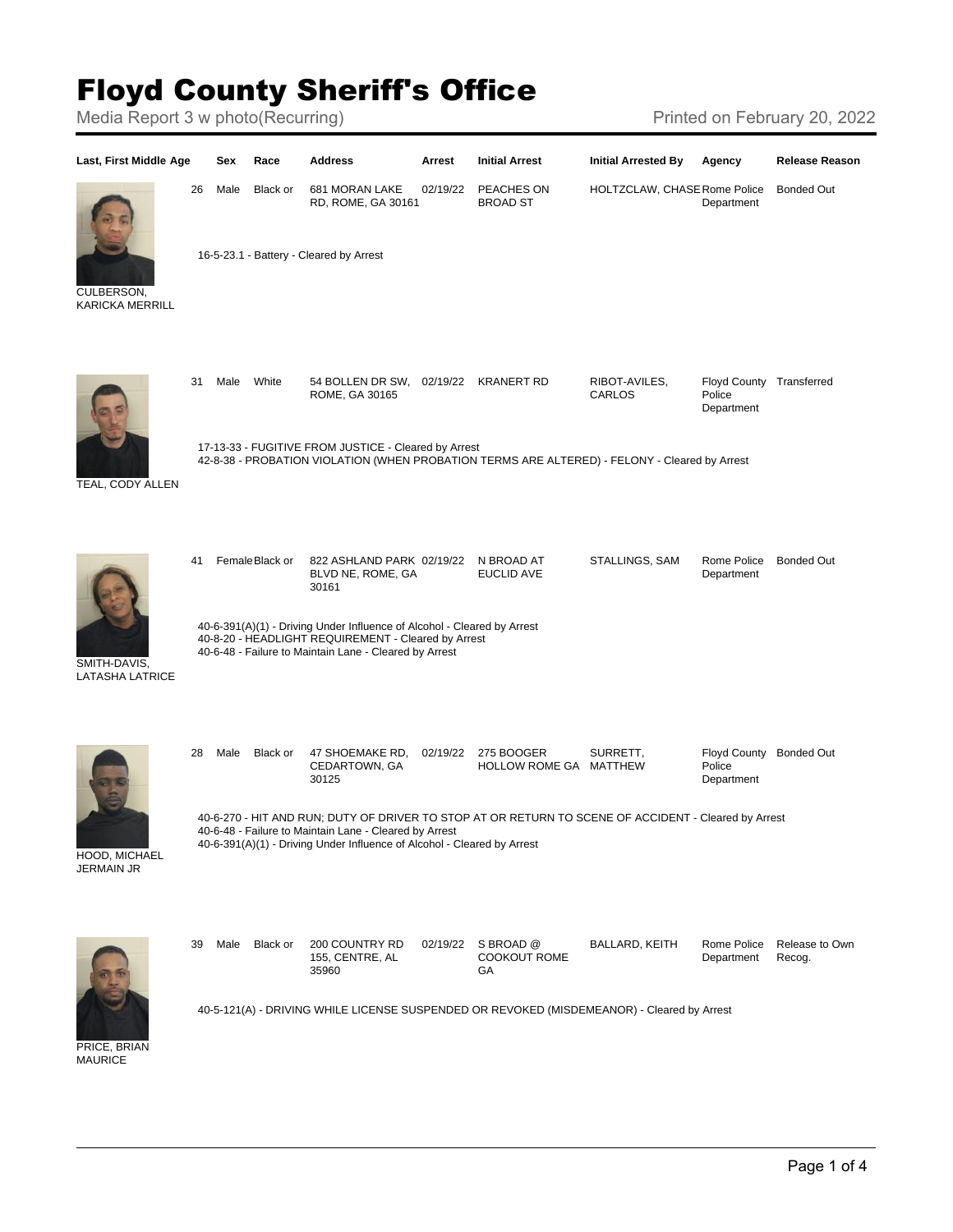| Last, First Middle Age           |    | Sex  | Race     | <b>Address</b>                                                                                                                                                                                                                                                                                                                                                                                                                                                                              | Arrest         | <b>Initial Arrest</b>                                                                                                                                                                                                                                                                                                                                                                                                                                                                                                                                                                               | <b>Initial Arrested By</b> | Agency                                      | <b>Release Reason</b>    |
|----------------------------------|----|------|----------|---------------------------------------------------------------------------------------------------------------------------------------------------------------------------------------------------------------------------------------------------------------------------------------------------------------------------------------------------------------------------------------------------------------------------------------------------------------------------------------------|----------------|-----------------------------------------------------------------------------------------------------------------------------------------------------------------------------------------------------------------------------------------------------------------------------------------------------------------------------------------------------------------------------------------------------------------------------------------------------------------------------------------------------------------------------------------------------------------------------------------------------|----------------------------|---------------------------------------------|--------------------------|
| GAZERRO, JOHN<br><b>KEVIN</b>    | 54 | Male | White    | 229 MARGO TRL SE, 02/19/22<br>ROME, GA 30161<br>16-7-21 - Criminal Trespass - Trespass - Cleared by Arrest<br>16-5-23.1 - Battery - Cleared by Arrest                                                                                                                                                                                                                                                                                                                                       |                | 229 MARGO TRAIL<br>ROME GA<br>42-8-38 - PROBATION VIOLATION (WHEN PROBATION TERMS ARE ALTERED) - FELONY - Cleared by Arrest                                                                                                                                                                                                                                                                                                                                                                                                                                                                         | MOORE, LOGAN               | <b>Floyd County</b><br>Police<br>Department |                          |
| REESE, BRYSON<br><b>MITCHELL</b> | 22 | Male | White    | 253 OLD DALTON<br>RD, ROME, GA 30165                                                                                                                                                                                                                                                                                                                                                                                                                                                        |                | 02/19/22 825 REYNOLDS<br>16-7-1 (c) Burglary; Second Degree - Burglary, Second Degree - Cleared by Arrest<br>16-8-7 - THEFT BY RECEIVING STOLEN PROPERTY - MISDEMEANOR - Cleared by Arrest                                                                                                                                                                                                                                                                                                                                                                                                          | NELSON, LOGAN              | <b>Floyd County</b><br>Police<br>Department |                          |
| WOFFORD, KEVIN<br><b>DARNEZ</b>  | 33 | Male | Black or | 204 NIXON AVE SW<br>APT A, ROME, GA<br>30161                                                                                                                                                                                                                                                                                                                                                                                                                                                |                | 02/19/22 HEARD ST @ DUKE LAMB, LUKE<br>ST ROME GA<br>16-8-14 - THEFT BY SHOPLIFTING (\$500 or Less) - MISDEMEANOR - Cleared by Arrest                                                                                                                                                                                                                                                                                                                                                                                                                                                               |                            | Rome Police<br>Department                   | Release to Own<br>Recog. |
| BENNETT, JAMES<br><b>DWAYNE</b>  | 56 | Male | White    | 189 PARKWAY DR<br>SW, ADAIRSVILLE,<br>GA 30103<br>40-6-391(a)(2) - Driving Under the Influence of Drugs - Cleared by Arrest<br>40-6-390 - Reckless Driving - Cleared by Arrest<br>40-6-397 - AGGRESSIVE DRIVING - Cleared by Arrest<br>40-6-48 - Failure to Maintain Lane - Cleared by Arrest<br>40-6-390 - Reckless Driving - Cleared by Arrest<br>40-6-181 - Speeding in Excess of Maximum limiits - Cleared by Arrest<br>40-6-72(B) - STOP SIGN VIOLATION - Cleared by Arrest - 2 counts | 02/19/22 GA 53 | 40-6-74 - Operation of vehicles on approach of authorized emergency vehicles - Cleared by Arrest<br>16-10-24(A) - WILLFUL OBSTRUCTION OF LAW ENFORCEMENT OFFICERS - MISDEMEANOR - Cleared by Arrest<br>40-6-15 - KNOWINGLY DRIVING MOTOR VEHICLE ON SUSPENDED, CANCELED, OR REVOKED REGISTRATION - Cleared by Arrest<br>40-6-395(B)(5)(A) - Fleeing or Attempting to Elude Police Officer - Cleared by Arrest<br>40-5-121(A) - DRIVING WHILE LICENSE SUSPENDED OR REVOKED (MISDEMEANOR) - Cleared by Arrest<br>40-6-395(B)(1) - FLEEING OR ATTEMPTING TO ELUDE A POLICE OFFICER - Cleared by Arrest | McMEEKIN, TRAY             | <b>Floyd County</b><br>Police<br>Department |                          |

16-13-30(A) - POSSESSION OF METHAMPHETAMINE - Cleared by Arrest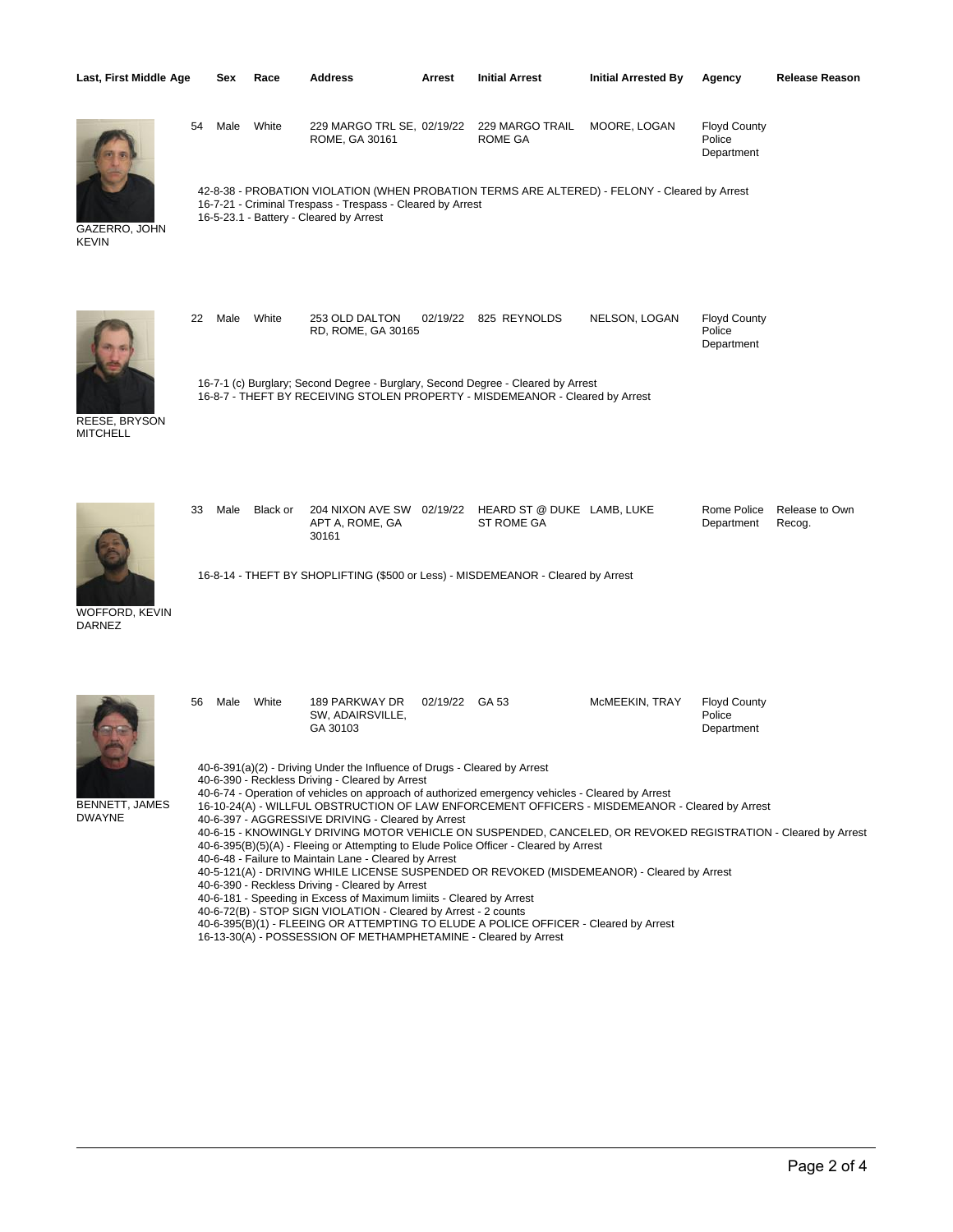| Last, First Middle Age             |    | Sex                                                                                                                                                                                                                                                                                                                                                                                                                                                                  | Race  | <b>Address</b>                                                                                                                                                                                                                                                                                                                           | Arrest   | <b>Initial Arrest</b>                | <b>Initial Arrested By</b>       | Agency                                      | <b>Release Reason</b>    |  |  |
|------------------------------------|----|----------------------------------------------------------------------------------------------------------------------------------------------------------------------------------------------------------------------------------------------------------------------------------------------------------------------------------------------------------------------------------------------------------------------------------------------------------------------|-------|------------------------------------------------------------------------------------------------------------------------------------------------------------------------------------------------------------------------------------------------------------------------------------------------------------------------------------------|----------|--------------------------------------|----------------------------------|---------------------------------------------|--------------------------|--|--|
|                                    | 30 | Male                                                                                                                                                                                                                                                                                                                                                                                                                                                                 | White | 1803 MARTHA<br>BERRY BLVD NW;<br>RM129 (ECONOMY<br>INN), ROME, GA                                                                                                                                                                                                                                                                        | 02/19/22 | 1803 martha berry<br>hwy             | KENT, SCOTT                      | Rome Police<br>Department                   | Release to Own<br>Recog. |  |  |
| BALTAZAR,<br><b>REYNALDO</b>       |    |                                                                                                                                                                                                                                                                                                                                                                                                                                                                      |       | 40-6-253 - Open Container Violation - Cleared by Arrest<br>40-5-121(A) - DRIVING WHILE LICENSE SUSPENDED OR REVOKED (MISDEMEANOR) - Cleared by Arrest<br>40-6-270 - HIT AND RUN; DUTY OF DRIVER TO STOP AT OR RETURN TO SCENE OF ACCIDENT - Cleared by Arrest<br>40-6-391(A)(1) - Driving Under Influence of Alcohol - Cleared by Arrest |          |                                      |                                  |                                             |                          |  |  |
|                                    | 18 | Male                                                                                                                                                                                                                                                                                                                                                                                                                                                                 | White | 204 HUTCHINS RD,<br><b>GEORGETOWN, KY</b><br>40324                                                                                                                                                                                                                                                                                       | 02/19/22 | CHEVRON--507<br><b>TURNER MCCALL</b> | HOLTZCLAW, CHASE Rome Police     | Department                                  | Release to Own<br>Recog. |  |  |
| MULLINS, JONATHON<br><b>HUNTER</b> |    |                                                                                                                                                                                                                                                                                                                                                                                                                                                                      |       | Section 14-2 - City Disorderly Conduct - Cleared by Arrest                                                                                                                                                                                                                                                                               |          |                                      |                                  |                                             |                          |  |  |
|                                    | 43 | Male                                                                                                                                                                                                                                                                                                                                                                                                                                                                 | White | HOMELESS, ROME, 02/19/22 2 LAVENDER DR<br>GA 30165                                                                                                                                                                                                                                                                                       |          |                                      | CIPRIANO, JOSH                   | Rome Police<br>Department                   |                          |  |  |
| DOCKRAY,<br>JOHNATHAN VEACH        |    | 16-11-36 - Loitering or Prowling - Cleared by Arrest<br>16-7-21 - Criminal Trespass - Trespass - Cleared by Arrest<br>16-5-23.1 - Battery - Cleared by Arrest                                                                                                                                                                                                                                                                                                        |       |                                                                                                                                                                                                                                                                                                                                          |          |                                      |                                  |                                             |                          |  |  |
|                                    | 38 | Male                                                                                                                                                                                                                                                                                                                                                                                                                                                                 | White | 137 FLEMING DR,<br>ALBERTVILLE, AL<br>35951                                                                                                                                                                                                                                                                                              |          | 02/19/22 ALABAMA ST                  | CS312, Michael BaxterCave Spring | Police<br>Department                        | Cash Bond Paid           |  |  |
| UTUC-TECUM,<br><b>ESTEBAN</b>      |    |                                                                                                                                                                                                                                                                                                                                                                                                                                                                      |       | 40-6-181 - Speeding in Excess of Maximum limiits - Cleared by Arrest<br>40-5-20(A) - Driving Without License - Cleared by Arrest                                                                                                                                                                                                         |          |                                      |                                  |                                             |                          |  |  |
|                                    | 37 | Female White                                                                                                                                                                                                                                                                                                                                                                                                                                                         |       | 204 E 12TH ST SW, 02/19/22 2127 WAX RD<br>ROME, GA 30161                                                                                                                                                                                                                                                                                 |          |                                      | SURRETT,<br><b>MATTHEW</b>       | <b>Floyd County</b><br>Police<br>Department |                          |  |  |
| FOWLER, EMILY<br>LOUISE            |    | 40-8-23 - IMPROPER TAIL LIGHT REQUIREMENTS - Cleared by Arrest<br>40-6-48 - Failure to Maintain Lane - Cleared by Arrest<br>40-6-395(B)(5)(A) - Fleeing or Attempting to Elude Police Officer - Cleared by Arrest<br>16-10-24(B) - Obstruction of an Officer- Felony - Cleared by Arrest<br>40-6-391(A)(1) - Driving Under Influence of Alcohol - Cleared by Arrest<br>42-8-38 - PROBATION VIOLATION (WHEN PROBATION TERMS ARE ALTERED) - FELONY - Cleared by Arrest |       |                                                                                                                                                                                                                                                                                                                                          |          |                                      |                                  |                                             |                          |  |  |